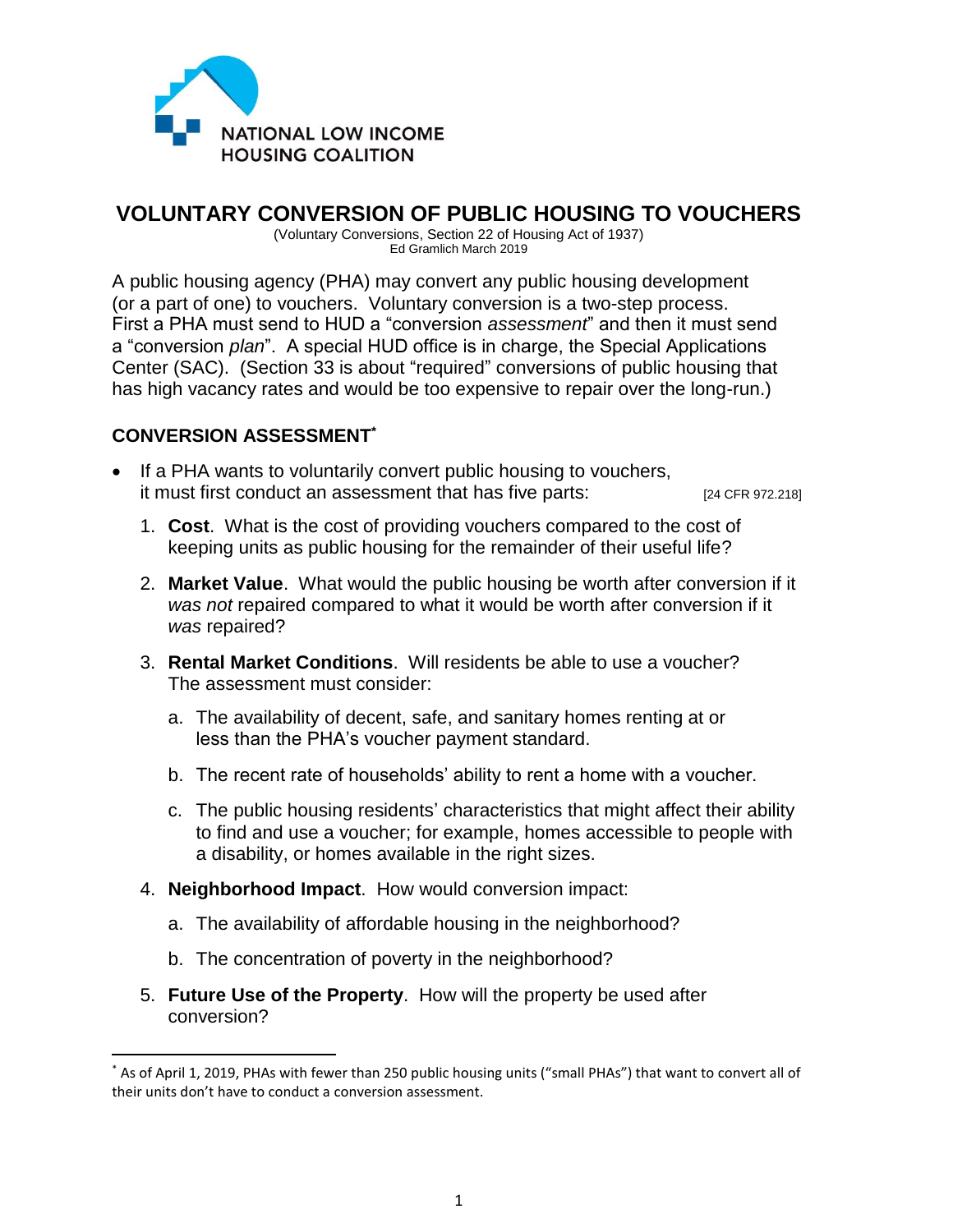## • Three Conditions Needed for HUD Approval. **Example 24 CFR 972.224(a)**

The assessment must show that converting to vouchers:

- 1. Will not be cost more than continuing to use the development as public housing.
- 2. Will principally benefit the residents, the PHA, and the community.
- 3. Will not have a harmful impact on the availability of affordable housing.
- $\circ$  To show that conversion will principally benefit residents, the PHA, and the community, a PHA must consider:
	- 1. The availability of landlords willing to accept vouchers.
	- 2. Access to schools, jobs, and transportation.

[24 CFR 972.224(b)(2)(ii)]

- $\circ$  To show benefit to residents, a PHA must hold at least one public meeting with residents and the resident council of the affected developments.
- o At the meeting the PHA must:
	- 1. Explain the regulations.
	- 2. Provide draft copies of the conversion assessment.
	- 3. Give residents time to submit comments.
	- 4. Summarize resident comments and the PHA's responses in the assessment sent to HUD.

[24 CFR 972.224(b)(2)(iii) & (iv)]

 The conversion assessment must be sent to HUD as part of a PHA's next Annual PHA Plan. (See page 5 about the Annual PHA Plan.)

[24 CFR 972.209(a) and 972.221(a)]

**CONVERSION PLAN***, see next page*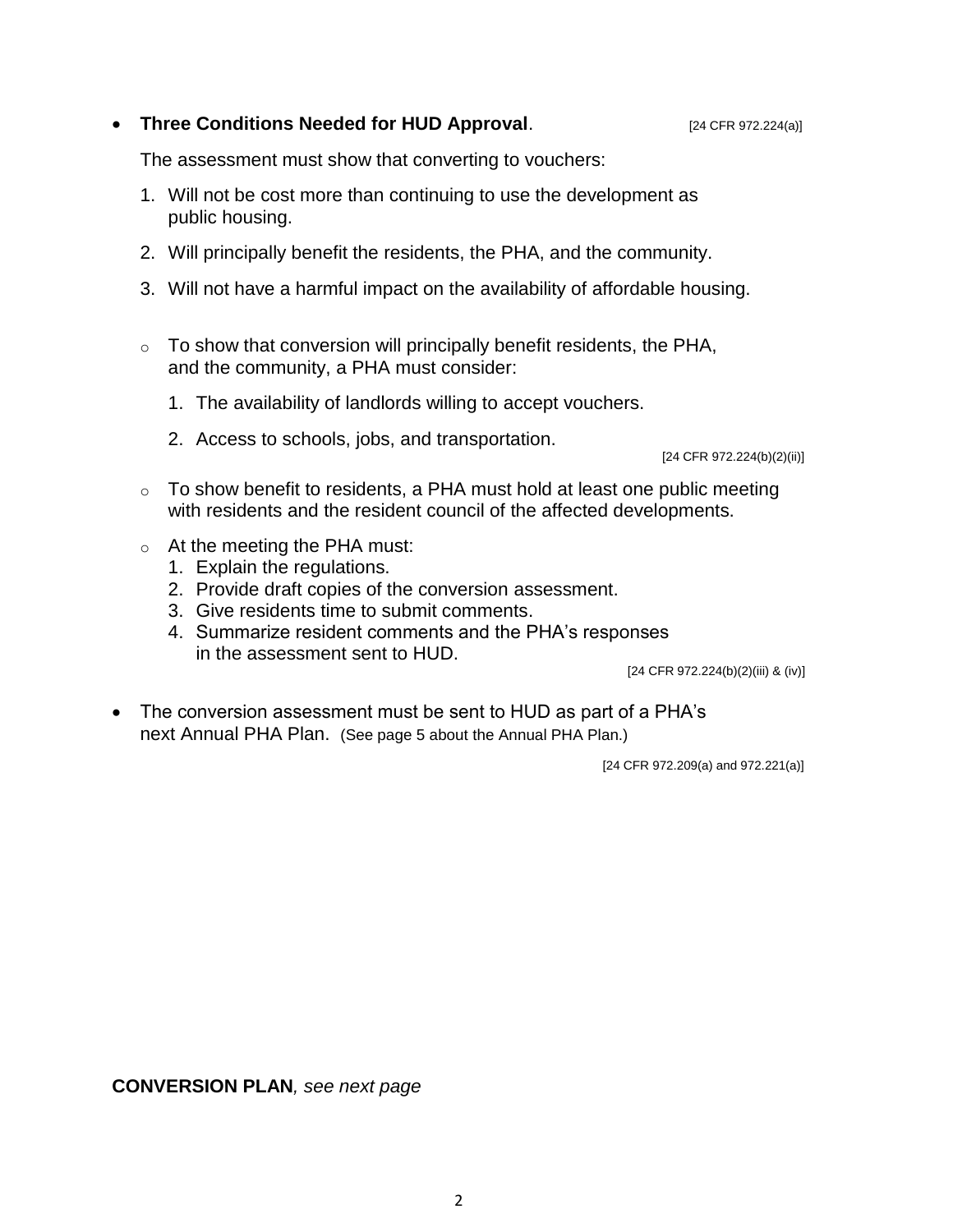## **CONVERSION PLAN**

 If a PHA wants to voluntarily convert public housing to vouchers, it must next prepare conversion plan that has six parts: [24 CFR 972.230]

- 1. Description of the conversion and future use of the property.
- 2. Analysis of the impact on the community.
- 3. Explanation showing the conversion plan is consistent with the assessment.
- 4. Summary of resident comments during plan development and the PHA's response.
- 5. Summary showing how the conversion assessment met the three conditions needed for HUD approval (as listed on page 2).
- 6. Relocation plan that must:  $[24 \text{ CFR } 972.230(g)]$

- a. Indicate the number of households to be relocated by bedroom size and by the number of accessible units.
- b. List relocation resources needed, including:
	- i. The number of vouchers the PHA will request from HUD. (HUD will give the PHA priority for "tenant protection vouchers".)
	- ii. Public housing units available elsewhere.
	- iii. Amount of money needed to pay residents' relocation costs.
- c. Include a relocation schedule.
- d. Provide for a written notice to residents at least 90 days before displacing them. The notice must inform residents that:
	- i. The development will no longer be used as public housing and that they may be displaced.
	- ii. They will be offered comparable housing that could have tenantbased or project-based assistance, or be other housing assisted by the PHA.
	- iii. The replacement housing offered will be affordable, decent, safe, and sanitary, and housing that the household chooses (to the extent possible).
	- iv. If residents will be assisted with vouchers, the vouchers will be available at least 90 days before displacement.
	- v. Whether relocation and/or mobility counselling might be provided.
	- vi. If after conversion the property is used for housing, residents may choose to remain there with a voucher.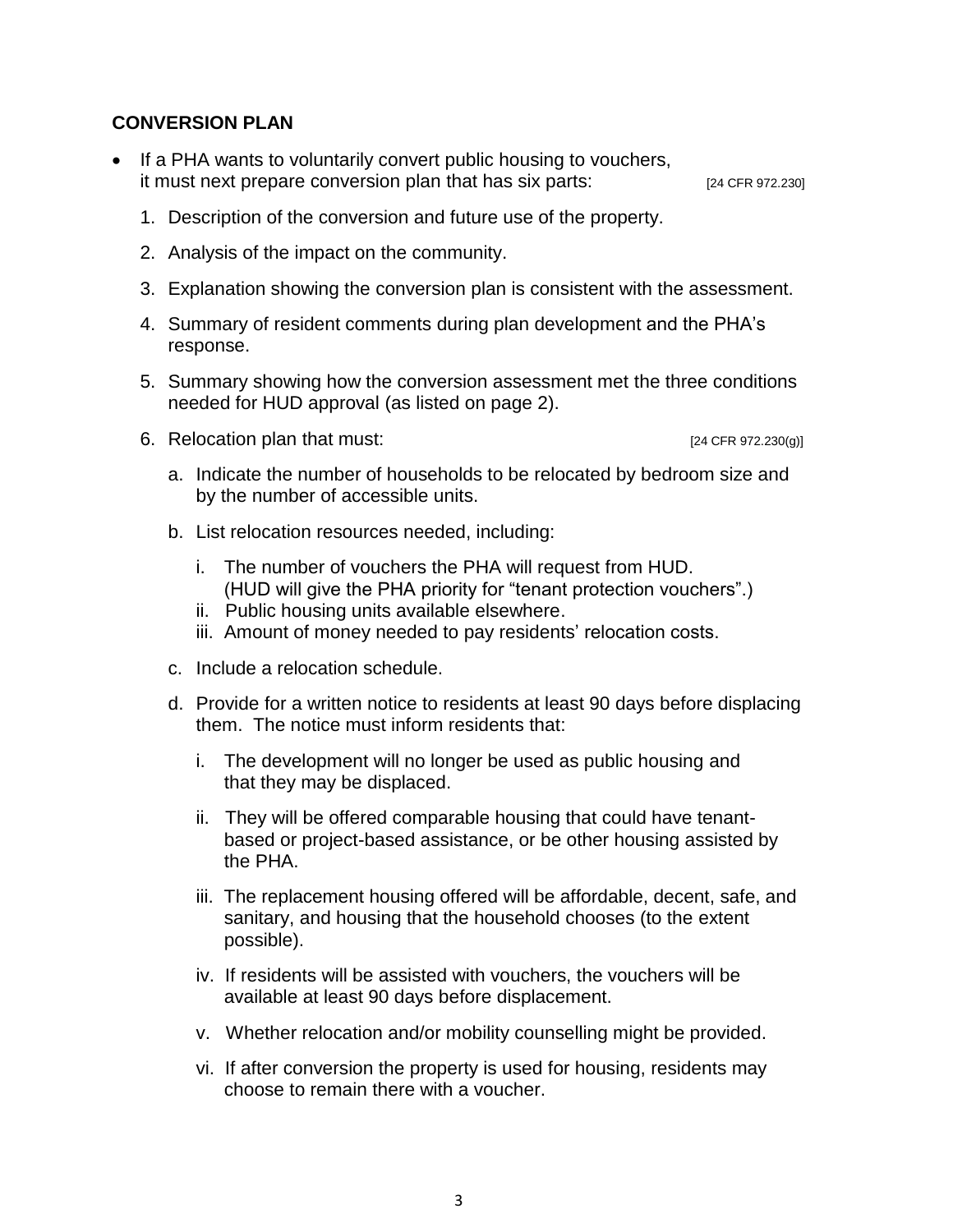## **RESIDENT PARTICIPATION**

- The conversion plan must be sent to HUD as part of a PHA's next Annual PHA Plan (see below) within one year after sending the conversion assessment.
	- $\circ$  The conversion plan can be sent as a Significant Amendment to an Annual PHA Plan.
	- $\circ$  A PHA can send the plan and assessment with the same Annual PHA Plan.

[24 CFR 972.209(b) and 972.233]

- In addition to the public participation requirements for the Annual PHA Plan, a PHA must:
	- $\circ$  Hold at least one meeting about the conversion plan with the residents and resident council of the affected developments.
	- $\circ$  At the meeting the PHA must:
		- 1. Explain the regulations.
		- 2. Provide draft copies of the conversion plan.
		- 3. Give residents time to submit comments.
		- 4. Summarize resident comments and the PHA's responses.
		- 5. Consider resident comments in developing the final conversion plan

[24 CFR 972.227(c)]

 $\Rightarrow$  Residents will want to make sure that all of these resident involvement requirements were adequately met.

## **HUD APPROVAL OF CONVERSION PLAN**

A PHA can't start converting until HUD approves its conversion plan.

[24 CFR 972.212(a)]

- Conversion plan approval is separate from HUD approval of an Annual PHA Plan. **[24 CFR 972.212(a)** and 236]
	- $\circ$  HUD will provide a PHA with a preliminary response within 90 days.
	- $\circ$  If HUD does not respond in 90 days, the plan is automatically approved.

[24 CFR 972.236]

- HUD will not approve a conversion plan if:  $[24 \text{ CF } 972.239]$ 
	- $\circ$  The plan is "plainly inconsistent" with the conversion assessment;
	- $\circ$  There is information and data that contradicts the conversion assessment; or
	- $\circ$  The conversion plan is incomplete or fails to meet the requirements of the regulation.

Two Advocacy Suggestions, next page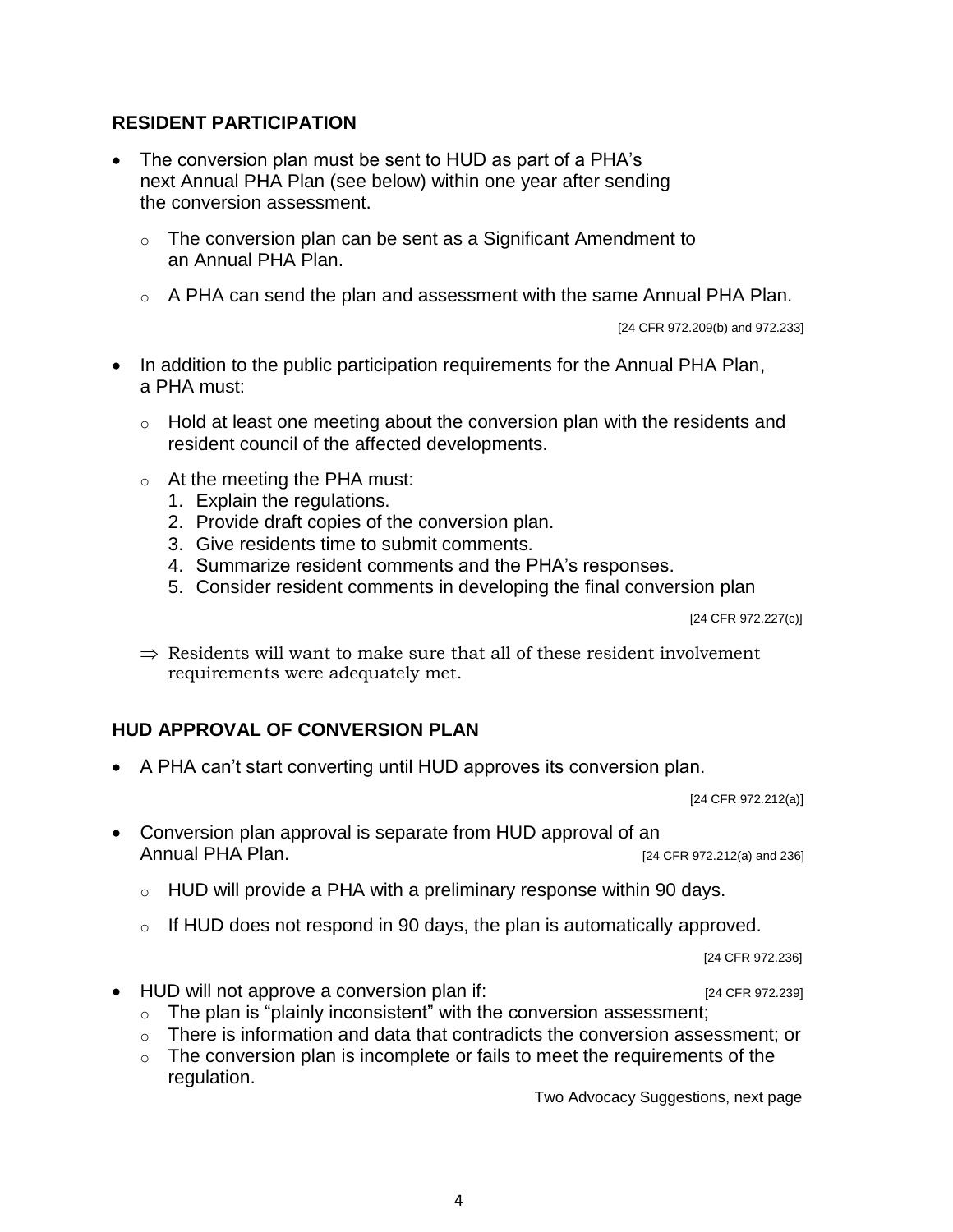- $\Rightarrow$  Once a conversion assessment or a conversion plan is submitted with a PHA Plan, residents will want to study the assessment or plan, identify inaccuracies, and provide alternative information or data to HUD.
- $\Rightarrow$  Residents should convey to HUD any information that contradicts the assessment or should demonstrate how the conversion plan is inconsistent with the assessment.

#### **VOLUNTARY CONVERSION and THE PHA PLAN REGULATION**

HUD approval of an Annual PHA Plan does not mean HUD has approved a conversion plan.

Remember, the process for obtaining HUD approval for a voluntary conversion plan is separate from and in addition to the Annual PHA Plan process.

#### **What Is the PHA Plan?** [24 CFR 903.7(h)]

The PHA Plan is the gathering together of a PHA's key program intentions (such converting public housing to vouchers) and policies (such as the Admission and Continued Occupancy Plan). Each year, all but very small PHAs must submit an Annual PHA Plan 75 days before the beginning of the PHA's fiscal year.

You will also hear about the "5-Year Plan" which all PHAs must send to HUD every five years. The 5-Year Plan merely states a PHA's mission, goals, and objectives.

#### **Does Your PHA Even Have to Send in a PHA Plan?**

Congress changed the PHA Plan law in 2008, calling PHAs that administer a combination of fewer than 550 units of public housing and vouchers "Qualified PHAs". About 70% of all PHAs are Qualified PHAs. They are not required to submit an Annual PHA Plan. However, a Qualified PHA must submit an Annual PHA Plan if it was designated as "troubled" as a result of its most recent Public Housing Assessment System (PHAS) score or had a failing Section Eight Management Assessment Program (SEMAP) score during the prior 12 months.

Qualified PHAs must still submit a 5-Year PHA Plan. They must also have a public hearing each year regarding any proposed changes to the PHA's goals, objectives, or policies. In addition, they must have Resident Advisory Boards (RABs see page 8) and respond to RAB recommendations at a public hearing.

To find out whether your PHA is a Qualified PHA, go to [https://www.hud.gov/program\\_offices/public\\_indian\\_housing/pha/lists](https://www.hud.gov/program_offices/public_indian_housing/pha/lists)

(There no longer is a reliable source to learn whether your PHA is a "troubled" or "high performer". On HUD's Housing Authority Profiles webpage, https://pic.hud.gov/pic/haprofiles/haprofilelist.asp when you get to the list of housing authorities in your state, you will see your PHA's "HA Code" on the left hand column. Click on it. Sometimes the site will indicate whether a PHA is a "High Performer" or a "Standard Performer" – but many PHAs have no indication.)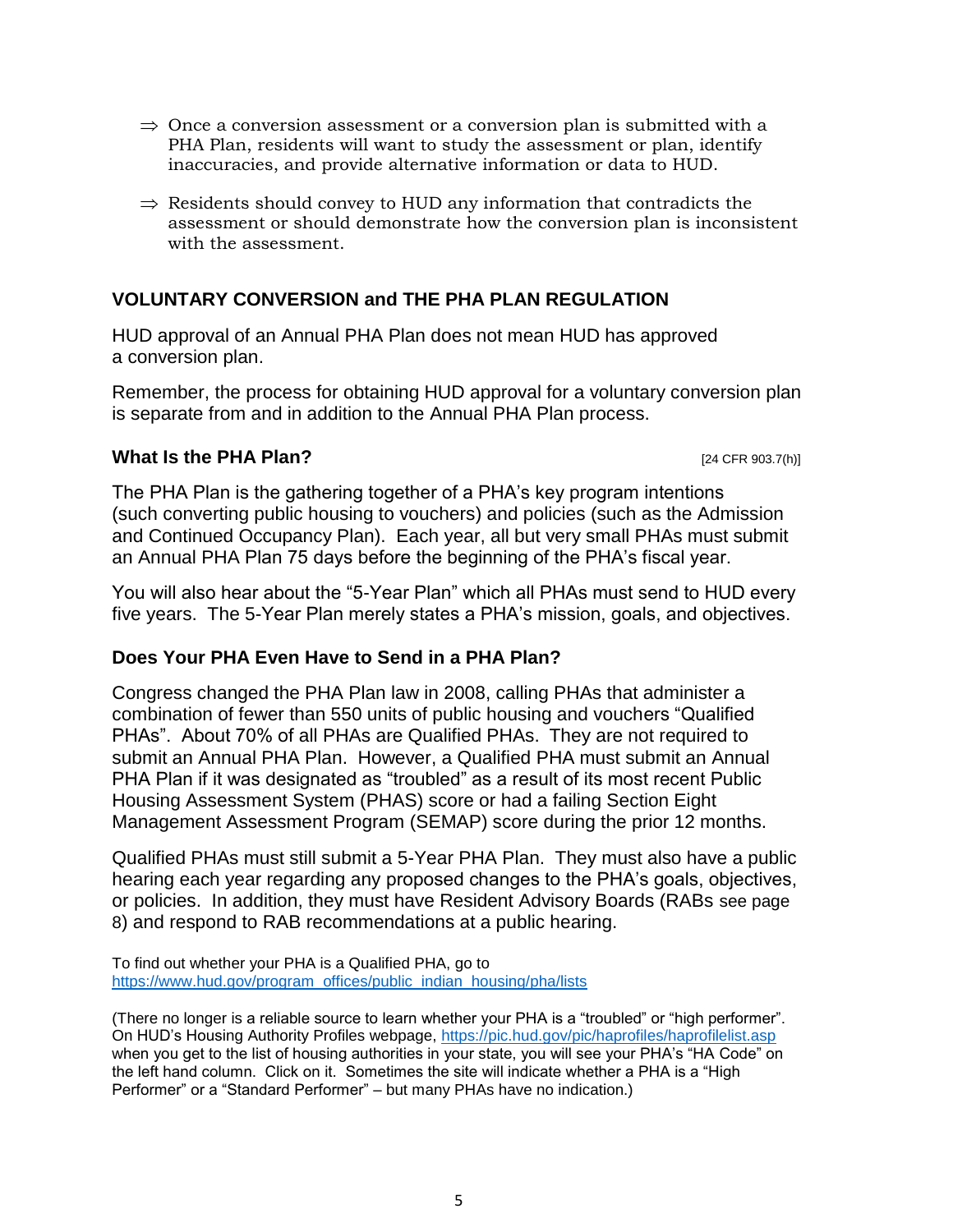## **For PHAs That Must Send In an Annual PHA Plan**

For PHAs that do have to send in an Annual PHA Plan, there are four types of Annual PHA Plan templates to be used for different categories of PHAs:

- **Standard PHAs and Troubled PHAs**. A Standard PHA owns or manages 250 or more public housing units and any number of vouchers, for a combined total of *more* than 550; and the PHA was designated "standard" by its most recent PHAS and SEMAP assessments. A Troubled PHA has an overall PHAS or SEMAP Score less than 60%.
- **High Performer PHAs**. A High-Performer PHA owns or manages any number of public housing units and vouchers, for a combined total of *more* than 550; and the PHA was designated a "high performer" by its most recent PHAS and SEMAP assessments. They have a streamlined PHA Plan template.
- **Small PHAs**. A Small PHA owns or manages fewer than 250 public housing units and any number of vouchers, for a combined total of *more* than 550; and the PHA was not designated as troubled by the most recent PHAS or SEMAP assessments, or at risk of being designated as troubled. They have a streamlined PHA Plan template.
- **HCV Only PHAs**. A Housing Choice Voucher (HCV) Only PHA does not own or operate any public housing units, but does administer *more* than 550 vouchers; and the PHA was not designated as troubled by its most recent SEMAP assessment. They have a streamlined PHA Plan template.

## **The PHA Plan Template**

The current computer-based templates are much shorter and less helpful than those used before 2008. They no longer contain everything important to residents. They simply ask whether some of the PHA Plan elements have changed since the previous year. The PHA just checks a box "Yes" or "No". If the answer is "Yes" the PHA is supposed to describe the change.

 $\Rightarrow$  It is up to you to ask your PHA for the previous year's PHA Plan and the upcoming year's PHA Plan to figure out if the description of the change is accurate.

The PHA Plan templates ask (at B.2) whether the PHA intends to convert public housing to vouchers during the PHA's current fiscal year.

To see the HUD-required templates go to [https://www.hud.gov/program\\_offices/public\\_indian\\_housing/pha](https://www.hud.gov/program_offices/public_indian_housing/pha) and scroll down to "Available Templates".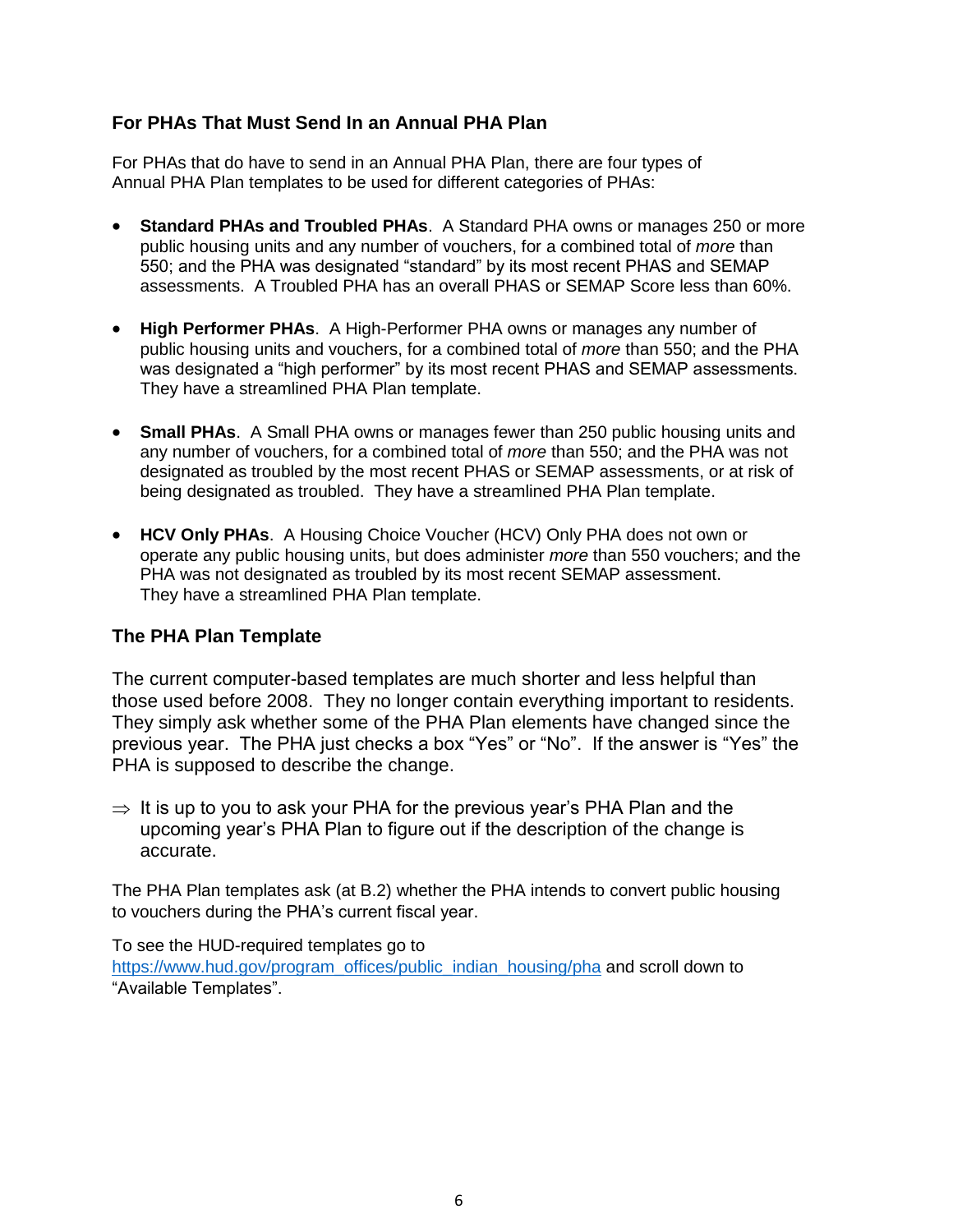## **Resident and Public Participation with the PHA Plan**

The law and regulations provide a modest public participation process.  $[24 \text{ CFR } 903.17]$ 

- The PHA must conduct "reasonable" outreach to encourage broad public participation.
- The PHA's governing board must invite public comment regarding a proposed Annual PHA Plan and conduct a public hearing to discuss it. The hearing must be held at a location convenient to PHA residents.
- At least 45 days before the public hearing, the PHA must:
	- <sup>o</sup> Make the proposed Annual PHA Plan, required attachments, and other relevant information available for public inspection at the PHA's main office during normal business hours.
	- $\circ$  Publish a notice indicating the date, time, and location of the public hearing, as well as the availability of the proposed Annual PHA Plan.
- The final, HUD-approved Annual PHA Plan, along with required attachments and other related documents, must be available for review at the PHA's main office during normal business hours. The state of the state of the state of the state of the state of the state of the state of the state of the state of the state of the state of the state of the state of the state of the
- $\Rightarrow$  If any of these public participation requirements were not truly met, file a complaint with HUD, specifying the shortcomings.

## **Send Complaints to HUD**

There are four places in the regulations indicating that writing and calling HUD to complain about the Annual PHA Plan might secure attention and relief from HUD.

- 1. If a RAB (see page 8) claims in writing that the PHA failed to provide adequate notice and opportunity for comment, HUD may make a "finding" and hold up approval of an Annual PHA Plan until this failure is remedied.  $[24 \text{ CFR } 903.13 \text{(c)}(2)]$
- 2. The regulations declare that before approving an Annual PHA Plan, HUD will review "any…element of the PHA's Annual Plan that is challenged." [24 CFR 903.23(b)]
- 3. HUD can decide not to approve a PHA Plan if it or one of its components:
	- Does not provide all of the required information.
	- Is not consistent with information and data available to HUD.
	- Is not consistent with the jurisdiction's Consolidated Plan.

[24 CFR 903.23(c)]

4. To ensure that a PHA complies with all of the policies adopted in its HUD-approved PHA Plan, "HUD shall, as it deems appropriate, respond to any complaint concerning PHA noncompliance with the plan…HUD will take whatever action it deems necessary and appropriate." [24 CFR 903.25]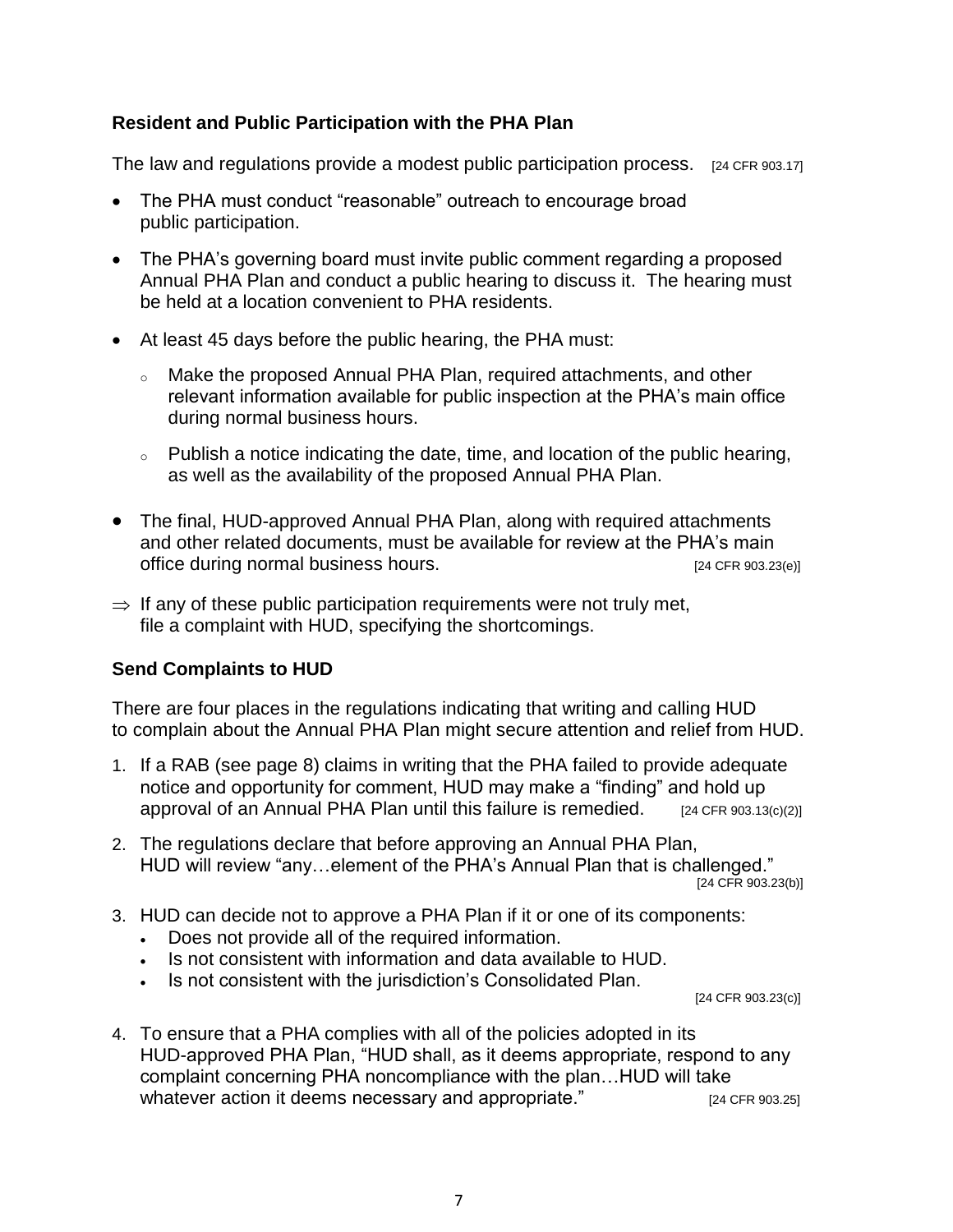### **Mid-Year Changes to the PHA Plan**

"Significant" amendments (such as submitting a voluntary conversion plan) can only take place after formal adoption by the PHA board of directors at a meeting open to the public, and after subsequent approval by HUD. "Significant" amendments are subject to all of the RAB and public participation requirements. [24 CFR 903.21]

The PHA Plan must identify the basic criteria for determining what constitutes a "significant" amendment to either an Annual PHA Plan or a 5-year PHA Plan. [24 CFR 903.7(r)(2)]

- $\Rightarrow$  Residents and advocates should be alert to changes to the PHA Plan at any time of the year because any policy or program in it can be modified.
- $\Rightarrow$  Advocates and residents should review the PHA Plan's criteria defining "significant" amendments, and work to change them if they are written so that few modifications would be judged "significant" and therefore escape the RAB and public participation requirements.

## **Resident Advisory Boards (RABs) and Drafting the PHA Plan**

- Each PHA must establish at least one "Resident Advisory Board" (RAB) to make recommendations and assist in other ways in the drafting of the PHA Plan and any "significant" amendment or modification to it.
	- $\circ$  RAB membership must reflect and represent residents served by the PHA.

[24 CFR 903.13(a)]

- If there is a jurisdiction-wide resident council, then the PHA must appoint it or its representatives as the RAB.
	- $\circ$  If there is not a jurisdiction-wide resident council, but there are project-based resident councils, then they or their representatives must be appointed to serve on one or more RABs.
	- $\circ$  Where Section 8 residents make up at least 20% of all assisted households, the PHA must make sure that they have reasonable representation on the RAB(s).

[24 CFR 903.13(b)]

- To ensure that RABs can be as effective as possible, the PHA must allocate "reasonable" resources to provide "reasonable" means for the RAB to:
	- o Become informed about programs covered by the PHA Plan;
	- $\circ$  Communicate with residents in writing and by telephone;
	- o Hold meetings with residents; and,
	- o Access information through the internet.

[24 CFR 903.13(a)(2)]